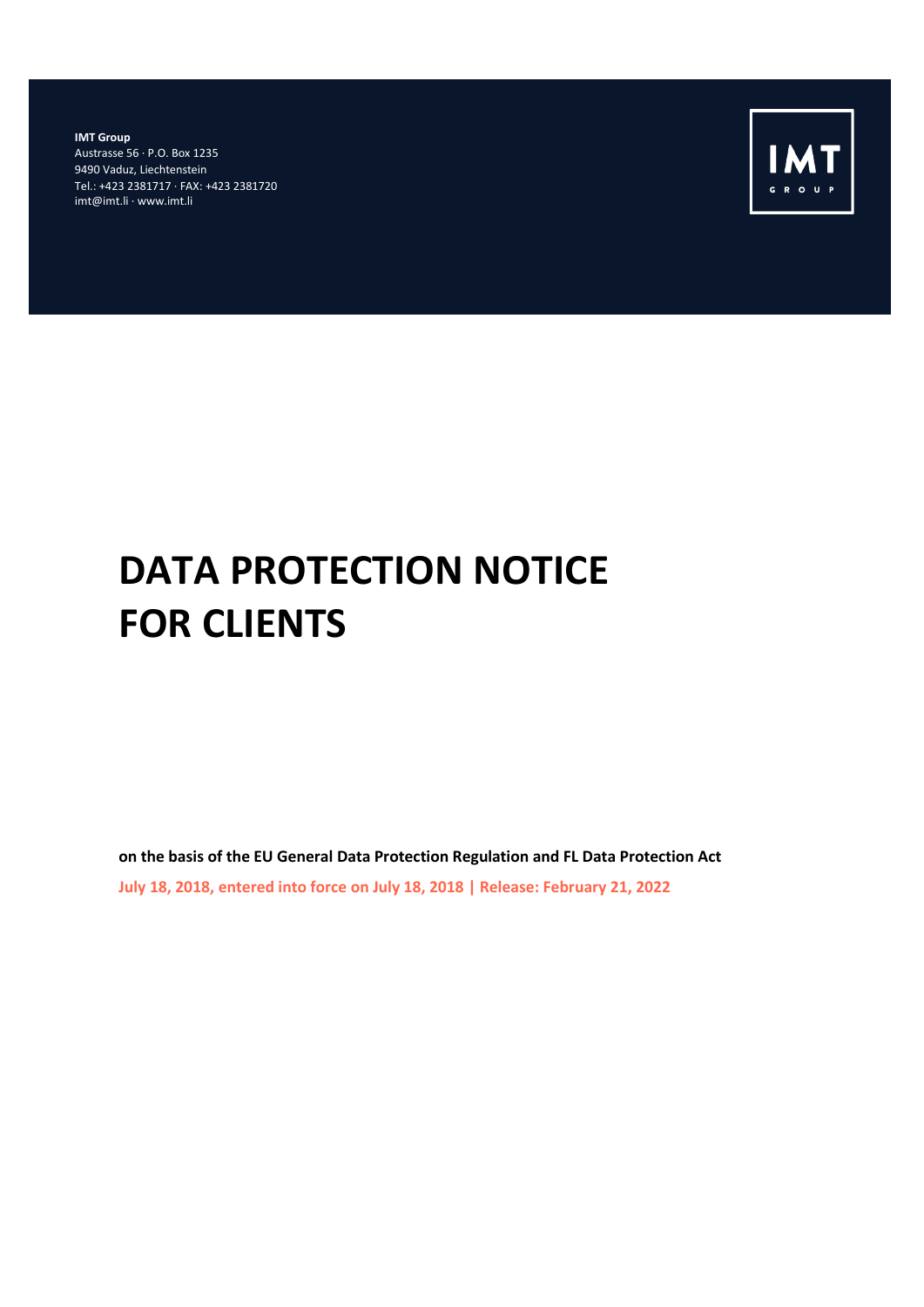# Preamble

The following data protection notice (hereinafter referred to as «data protection notice») applies to natural persons in the European Union and in the European Economic Area (EEA). The data protection notice is addressed mainly to existing and potential clients of the following companies of the IMT Group (hereinafter referred to as «IMT»):

- ➢ IMT Financial Advisors AG, Vaduz,
- ➢ IMT Trust Services AG, Vaduz,
- ➢ IMT Tax Advisors AG, Vaduz,
- ➢ IMT Asset Management AG, Vaduz,
- ➢ KIWAL Wirtschaftstreuhand AG, Vaduz and
- ➢ Kieber Nuener Struth Attorneys at Law, Vaduz.

The data protection notice provides an overview of how personal data held at IMT are processed and of your rights in relation to this information under the EU General Data Protection Regulation, Regulation (EU) 2016/679 of the European Parliament and Council of the European Union of 27 April 2016, (GDPR) and the Liechtenstein Data Protection Act (DPA). The specific data that will be processed and how data will be used will essentially depend on the services and products that will be provided and/or have been agreed in each case. IMT is required to protect your privacy and keep your information confidential and will therefore implement a range of technical and organisational measures to ensure data security for all processing of personal data.

In the course of our business relationship, we will need to process personal data that are required for the purpose of setting up and conducting the business relationship, meeting applicable statutory or contractual requirements, providing services and executing orders. Without such data we would normally be unable to enter into or to maintain a business relationship, process orders, or offer services and products.

If you have any questions regarding specific data processing activities or wish to exercise your rights, as described below, please contact the Data Protection Officer of IMT Group:

lic. iur. Roland Sax, Austrasse 56, 9490 Vaduz

The data protection officer of the IMT Group can be contacted at [datenschutzbeauftragter@imt.li.](mailto:datenschutzbeauftragter@imt.li)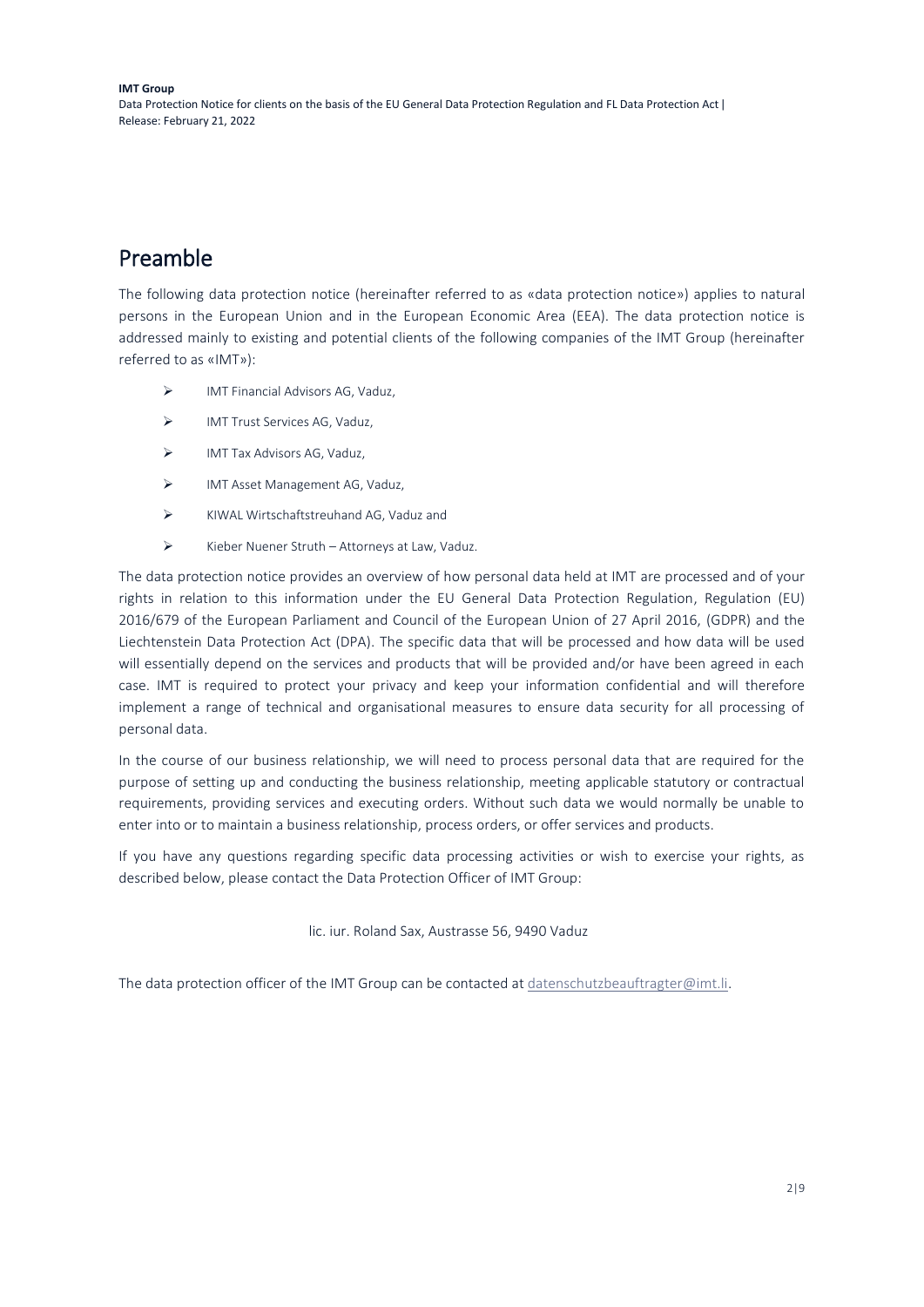# **Which categories of data will be processed and what are the sources of this information?**

We collect and process personal data that we obtain in the course of our business relationship with our clients. Personal data may be processed at any stage of the business relationship and the type of data will vary depending on the group of persons involved.

As a general rule, we will process personal data that you provide in the course of submitting agreements, forms, correspondence or other documents to us. We will also process any personal data which may be required for the purpose of providing services, which are generated or transmitted as a result of using products or services, or which we have lawfully obtained from third parties (e.g. trust company) or public authorities (e.g. UNO and EU sanctions lists). Finally, we may process personal data from publicly available sources (e.g. debtor records, land registers, commercial registers and registers of associations, the press, the Internet).

In addition to client data, we may, where appropriate, also process personal data of other third parties involved in the business relationship, including personal data pertaining to authorised agents, representatives (including boardmembers of asset holding vehicles), legal successors, beneficial owners as well as beneficiaries of asset holding vehicles under a business relationship. If personal data of third parties («third person») are made available for processing we assume that the person providing us with the data is legally entitled to disseminate this information.

By personal data we understand the following categories of data in particular:

#### Master data

- $\triangleright$  Personal details (e.g. name, date of birth, nationality)
- $\triangleright$  Address and contact details (e.g. physical address, telephone number, e-mail address)
- ➢ Identification information (e.g. passport or ID details) and authentication information (e.g. specimen signature)
- ➢ Data from publicly available sources (e.g. tax numbers, marital status)

#### Further basic data

- $\triangleright$  Information on services and products used (e.g. investment experience and investment profile, consultancy minutes, data regarding executed transactions)
- ➢ Information about household composition and relationships (e.g. information on spouse or partner and other family details, authorised signatories, statutory representatives)
- ➢ Information about financial characteristics and financial circumstances (e.g. portfolio and account number, origin of the assets)
- $\triangleright$  Information about professional and personal background (e.g. professional activity, hobbies, wishes, preferences)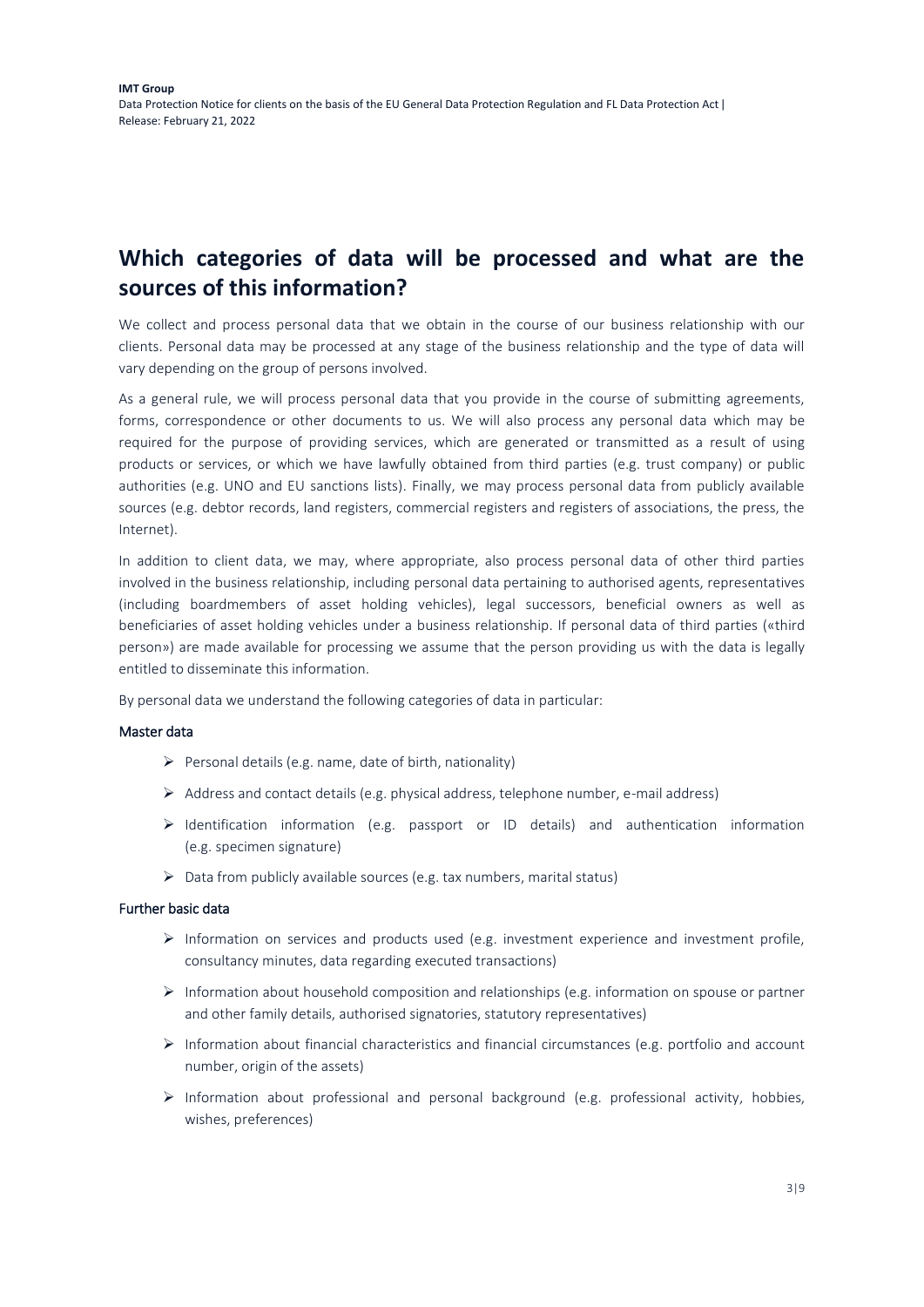- $\triangleright$  Technical data and information about electronic transactions with IMT (e.g. access logs or changes)
- ➢ Image and sound files (e.g. video recordings or recordings of telephone calls)

#### Excluded data

IMT does not process personal data which reveal race and ethnicity , political opinion, religious or philosophical beliefs or trade union membership . Further excluded data are genetic data, biometric data for unequivocal identification of natural persons, data on the state of health, the sex life and sexual orientation of natural persons (Article 9 paragraph 1 of GDPR).

## **For what purposes and on what legal basis will your data be processed?**

We process personal data in accordance with the provisions of the GDPR and the DPA for the following purposes and on the following legal basis:

- $\triangleright$  For the performance of a contract or to take steps prior to entering into a contract in connection with supplying, and acting as intermediary in relation to, legal advice, financial advice, asset management, tax advice and further financial services which can be rendered by IMT as well as, in particular, the formation and administration of private, commercial and charitable asset holding vehicles. The purposes for which data are processed will depend primarily on the specific service/order/directive or specific product involved, particularly, but not only, needs analysis, advisory services, maintaining and performing administrative tasks relating to customer relationship, wealth and asset management and carrying out transactions.
- $\triangleright$  For compliance with legal obligations or in the public interest, including compliance with statutory and regulatory requirements (e.g. compliance with the GDPR, the DPA, the Asset Management Act, due diligence and anti-money laundering rules, regulations designed to prevent market abuse, tax legislation and tax treaties, monitoring and reporting obligations, and for the purpose of managing risks). Should the indispensable data not be provided to us, we are obligated to fulfill our regulatory duties and may end the business relationship if necessary.
- $\triangleright$  For the purposes of the legitimate interests pursued by us or by a third party that have been specifically defined. Examples: developing products, marketing and advertising, performing business checks and risk management, reporting, statistics and planning, preventing and investigating criminal offences, video surveillance to ensure compliance with house rules and prevent threats, recordings of telephone calls, transmission of customer's and employee's master data within the companies of IMT as well as to asset holding vehicles managed by IMT, meeting third person's obligations insofar necessary for complying a contractual duty or for the legitimate and overwhelming interest of the involved persons,
- $\triangleright$  In reliance on consent given by you for the purpose of supplying, and acting as intermediary in, financial services or for the purpose of executing orders, including, for example, transferring data to Group companies, service providers or contracting partners of IMT. You have the right to withdraw your consent at any time. This also applies to declarations of consent provided to IMT before the GDPR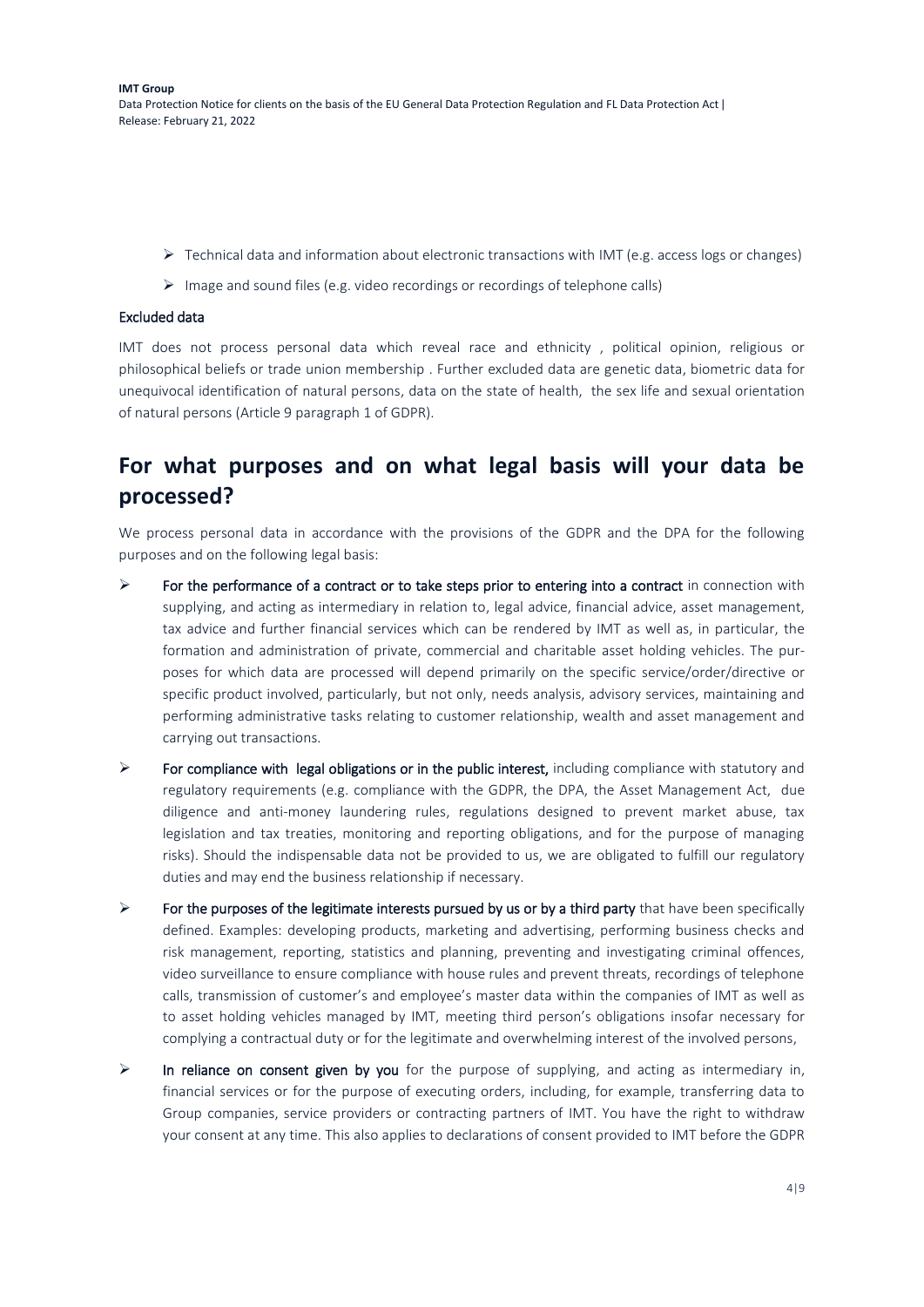took effect, i.e. prior to July 20, 2018. Consent may only be withdrawn with effect for the future and does not affect the lawfulness of data processing undertaken before consent was withdrawn.

We reserve the right to engage in the further processing of personal data which we have collected for any of the foregoing purposes, including any other purposes that are consistent with the original purpose or which are permitted or prescribed by law (e.g. reporting obligations).

# **Who will have access to personal data and how long will the data be held?**

Persons within and outside IMT may obtain access to the data.

#### Access within IMT Group

You recognise and accept that personal data are processed within IMT Group with regard to maintaining, performing and managing business relationships and by the employees of the respective IMT company (in particular also electronically).

Employees within IMT may only process your data, if these are required for discharging (pre-)contractual, statutory and/or regulatory duties and pursuing legitimate interests.

#### Transfer to recipients at the EU/EEA

Subject to compliance with regulatory requirements it may be necessary for other (third) persons, companies, asset holding vehicles, service providers (including processors) or agents to obtain and process personal data from IMT.

The categories of processors may include companies operating under asset management services and distribution agreements as well as companies supplying IT, logistics, printing, advisory, consultancy, distribution and marketing services. In this context, recipients of your data may also include other financial services institutions or similar organisations to which we transfer personal data due to contractual or statutary duties for the purposes of constituting and/or conducting a business relationship (e.g. custodian banks, brokers, stock exchanges, information centres).

In this regard, IMT companies are – each separately and without express written consent - entitled to transmit personal information wholly or in part to chosen contractual partners. The transmission and processing of personal data takes place in accordance with statutary, regulatory and data protection specifications.

In addition public bodies and organisations (e.g. supervisory authorities, tax authorities, commercial register and other public authorities and the like) may also obtain your personal data if there is a statutory or regulatory obligation.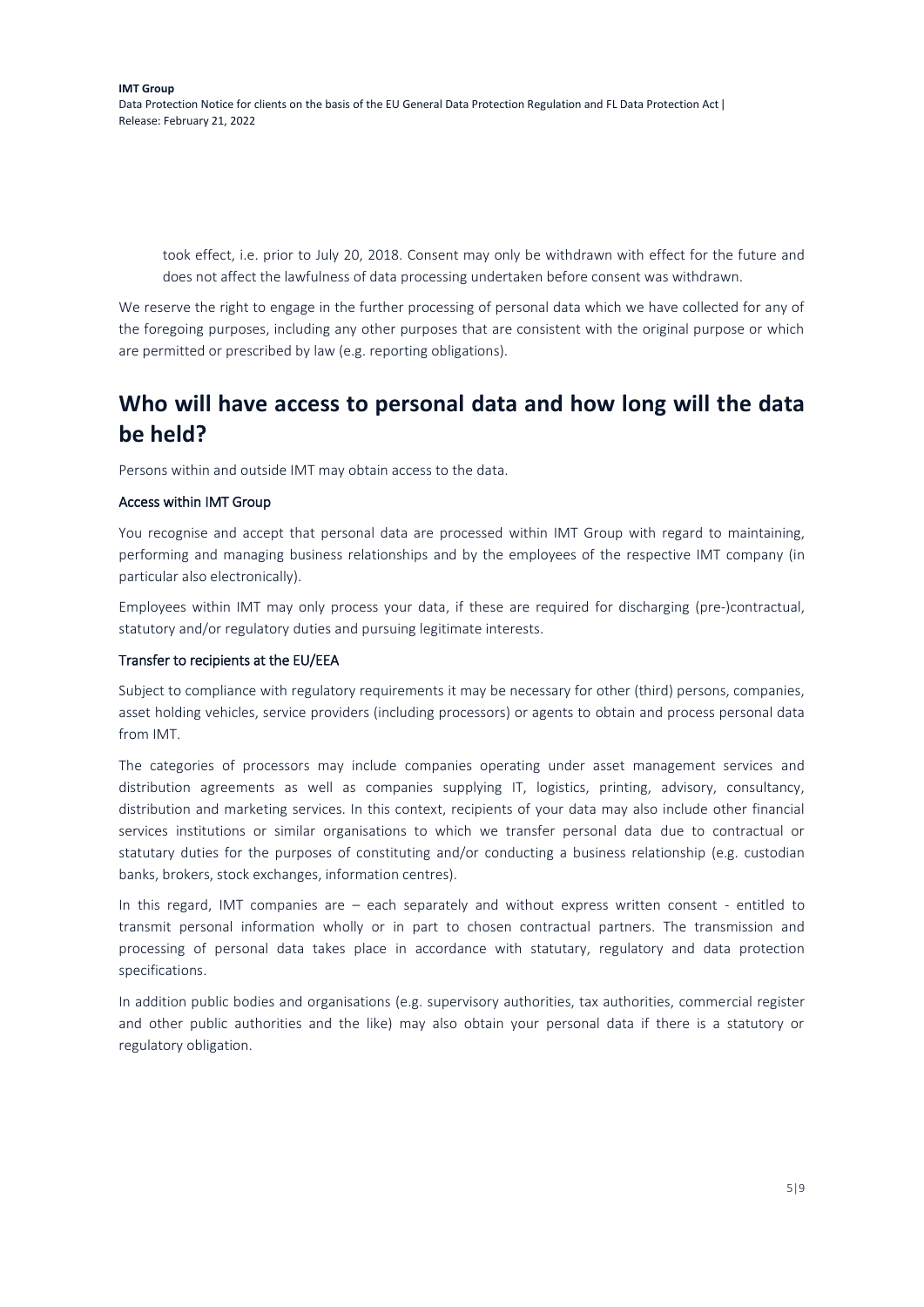#### Transfer to recipients at third countries

Data will only be transferred to countries outside the EU or EEA (so-called third countries) if

- $\triangleright$  there is an adequacy decision of the (EU) Commission pursuant to Article 45 paragraph 3 of GDPR or the recipient is a company registered at the US Department of Commerce's Privacy Shield,
- ➢ there is a appropriate safeguard puruant to Article 46 of GDPR,
- ➢ this is required for the purpose of taking steps prior to entering into a contract or performing a contract between you and an IMT company (e.g. executing securities transactions, supplying services or executing orders),
- $\triangleright$  this is necessary for the conclusion or performance of a legal transaction concluded in the interest of an IMT administrated asset holding verhicle;
- $\triangleright$  this is necessary for the conclusion or performance of a contract concluded in your interest between an IMT company and another natural or legal entity;
- ➢ this is necessary for the estblishment, exercise or defence of legal claims;
- ➢ you have given us your consent (e.g. for client support provided by another IMT company, performing a third person's obligation, if and to the extent this is necessary either for complying a contractual obligation towards you or dues to your legitimate and overwhelming interest);
- ➢ this is necessary for important reasons of public interest (e.g. anti-money laundering compliance); or
- $\triangleright$  this is prescribed by law (e.g. reporting obligations for transactions).

We process and store your personal data throughout the continuation of the business relationship, unless there is a strict obligation to erase specific data at an earlier date. It is important to note that our business relationships may subsist for many years. In addition, the length of time that data will be stored will depend on whether processing continues to be necessary and on the purpose of processing. Data will be erased at regular intervals, if the information is no longer required for the purpose of fulfilling contractual or statutory duties or pursuing our legitimate interests, i.e. the objectives have been achieved, or if consent is withdrawn, unless further processing is necessary by reason of contractual or statutory retention periods or documentation requirements, or in the interests of preserving evidence throughout any applicable statutory limitation periods.

In accordance with statutory requirements we are obligated to store data for a period of 10 years, unless it appears to us that a longer data retention period is necessary, in accordance with GDPR Article 6 paragraph 1 point c, and in relation to data retention and documentation requirements in compliance with fiscal, corporate or regulatory law (e.g. Person and Company Law (PGR), Due Diligence Act (SPG), Liechtenstein tax law (SteG)), or unless you have consented to a longer period of data retention in line with GDPR Article 6, paragraph 1, point a. Processing and storage of data may also be prolonged for the purpose of conserving evidence.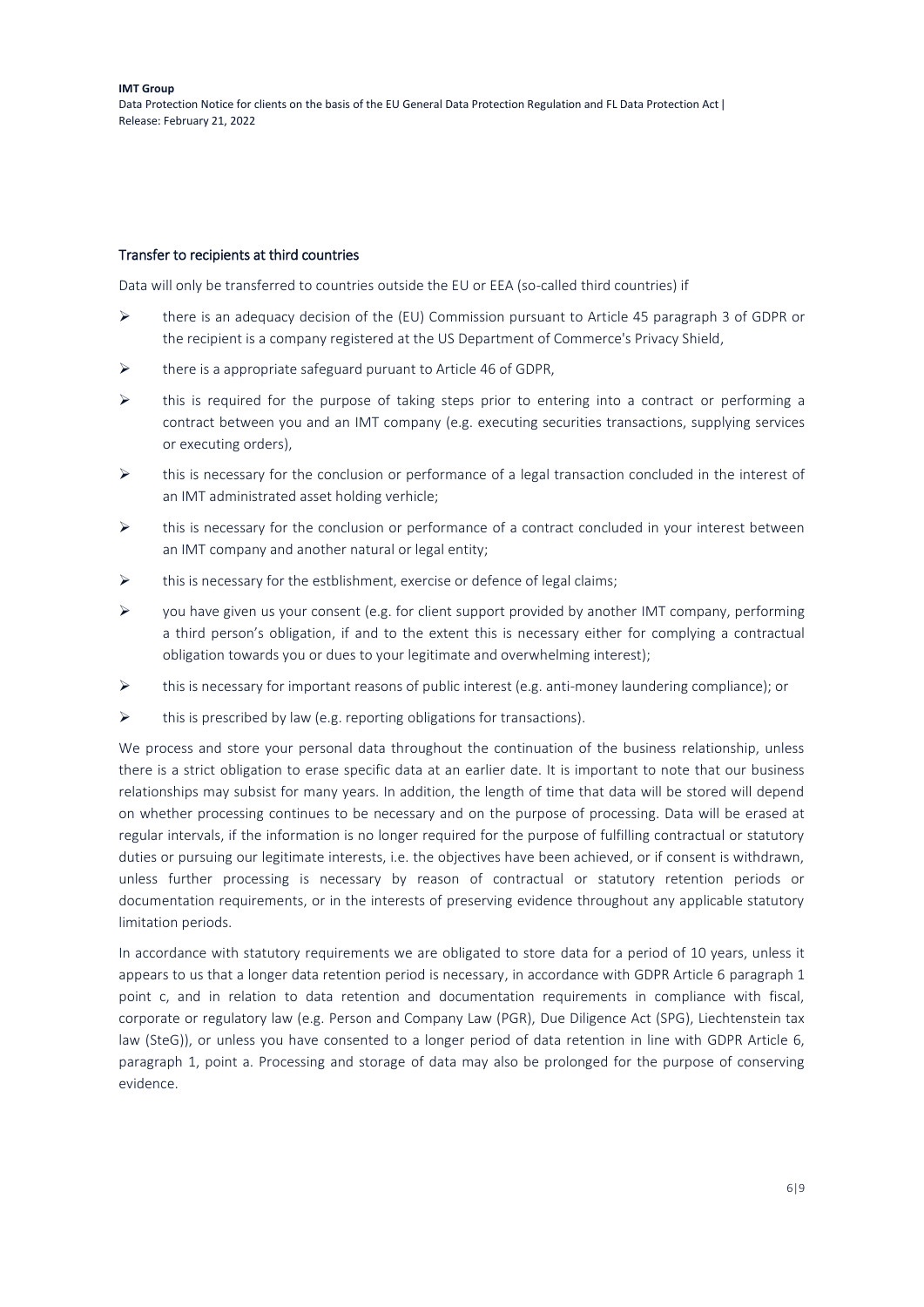### **Will there be automated decision-making including profiling?**

We do not make decisions based solely on the automated processing of personal data. We will inform you separately in accordance with the statutory regulations of any intention to use this method in particular circumstances.

Certain business areas involve the automated processing of personal data at least to a certain extent, where the objective is to evaluate certain personal factors in line with legal requirements, carry out needs analysis in relation to products and services or for the purpose of managing risks.

The IMT companies reserves the right, in future, to analyse and evaluate client data (including the data of any third parties involved) by automated means for the purpose of identifying key personal characteristics in relation to clients or predicting developments. Such data will be used, in particular, to perform business checks, provide customised advice, offer products and services and provide any information that the IMT may wish to share with clients.

### **Our website [www.imt.li](http://www.imt.li/) and use of cookies**

Data and information are automatically gathered from computers which access our website. In particular, the user's browser and browser version, the operating system, internet provider, IP address, the date and time of access and the website from which access was gained are recorded.

Visits to our website, [www.imt.li,](http://www.imt.li/) are evaluated by means of analysis programs (e.g. Google Analytics), and we employ cookies to simplify navigation. On entering our websit, you will be asked to agree to the use of cookies.

### **Mailing and downloading of IMT publications**

We produce various publications, which can be downloaded from our website. At present, these are the IMT Newsletter, the IMT Investment Outlook, and the IMT Economy Flash.

These publications are mailed automatically only to recipients who have expressly requested the service and duly subscribed.

### **What data protection rights do you have?**

You have the following data protection rights pursuant to the GDPR in respect of personal data relating to you:

- ➢ Right of access: you may obtain information from IMT about whether and to what extent personal data concerning you are being processed (e.g. categories of personal data being processed, purpose of processing).
- ➢ Right to rectification, erasure and restriction of processing: You have the right to obtain the rectification of inaccurate or incomplete personal data concerning you. In addition, your personal data must be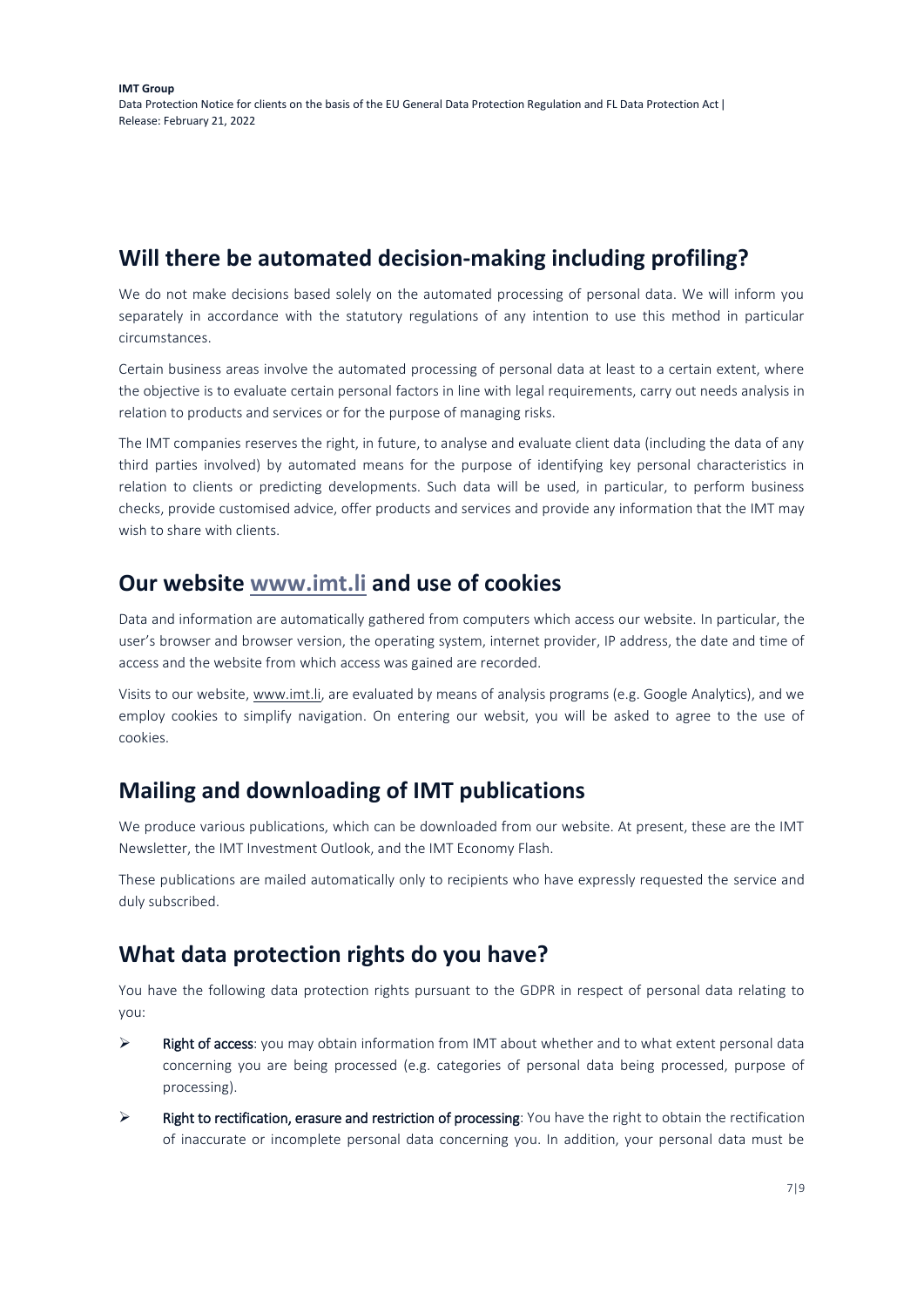erased if the data are no longer necessary in relation to the purposes for which they were collected or processed, if you have withdrawn your consent, or if the data have been unlawfully processed. You also have the right to obtain restriction of processing.

- $\triangleright$  Right to withdraw consent: You have the right to withdraw your consent to the processing of personal data concerning you for one or more specific purposes at any time, where the processing is based on your explicit consent. This also applies to declarations of consent provided before the GDPR took effect, i.e. prior to July 20, 2018. Please note that consent may only be withdrawn with effect for the future and does not affect any data processing undertaken prior to withdrawing consent. Moreover, the withdrawal of consent has no effect in relation to data processing undertaken on other legal grounds. Excersising the revocation right the legal validity of the other regulations shall still remain unaffected.
- $\triangleright$  Right to data portability: you have the right to receive the personal data concerning you, which you have provided to the controller, in a structured, commonly used and machine-readable format, and to transmit those data to another controller.
- ➢ Right to object: You have the right to object, on grounds relating to your particular situation, without any formal requirements, to the processing of personal data concerning you, if such processing is in the public interest or in pursuit of the legitimate interests of IMT or a third party. You also have the right to object, without any formal requirements, to the use of personal data for marketing purposes. If you object to the processing of your personal data for direct marketing purposes, we will discontinue processing your personal data for this purpose.
- $\triangleright$  Right to lodge a complaint: You have the right to lodge a complaint with the relevant Liechtenstein supervisory authority. You may also lodge a complaint with another supervisory authority in an EU or EEA member state, e.g. your place of habitual residence, place of work or the place in which the alleged breach took place.

Each of the IMT Group companies is subject to strict statutory and/or professional confidentiality obligations. We draw your attention to the fact that these confidentiality obligations restrict your right to information, access and/or notification can as a consequence restrict the exercise of your rights in specific cases.

The contact details for the data protection authority in Liechtenstein are set out below:

Liechtenstein Data Protection Office Städtle 38, P. O. Box 684 9490 Vaduz Liechtenstein Telephone: + 423 236 60 90 e-Mail: info.dss@llv.li

You should submit any requests for access or raise any objections in writing with the Data Protection Officer. The Data Protection Officer is also the appropriate point of contact for any other data protection matters.